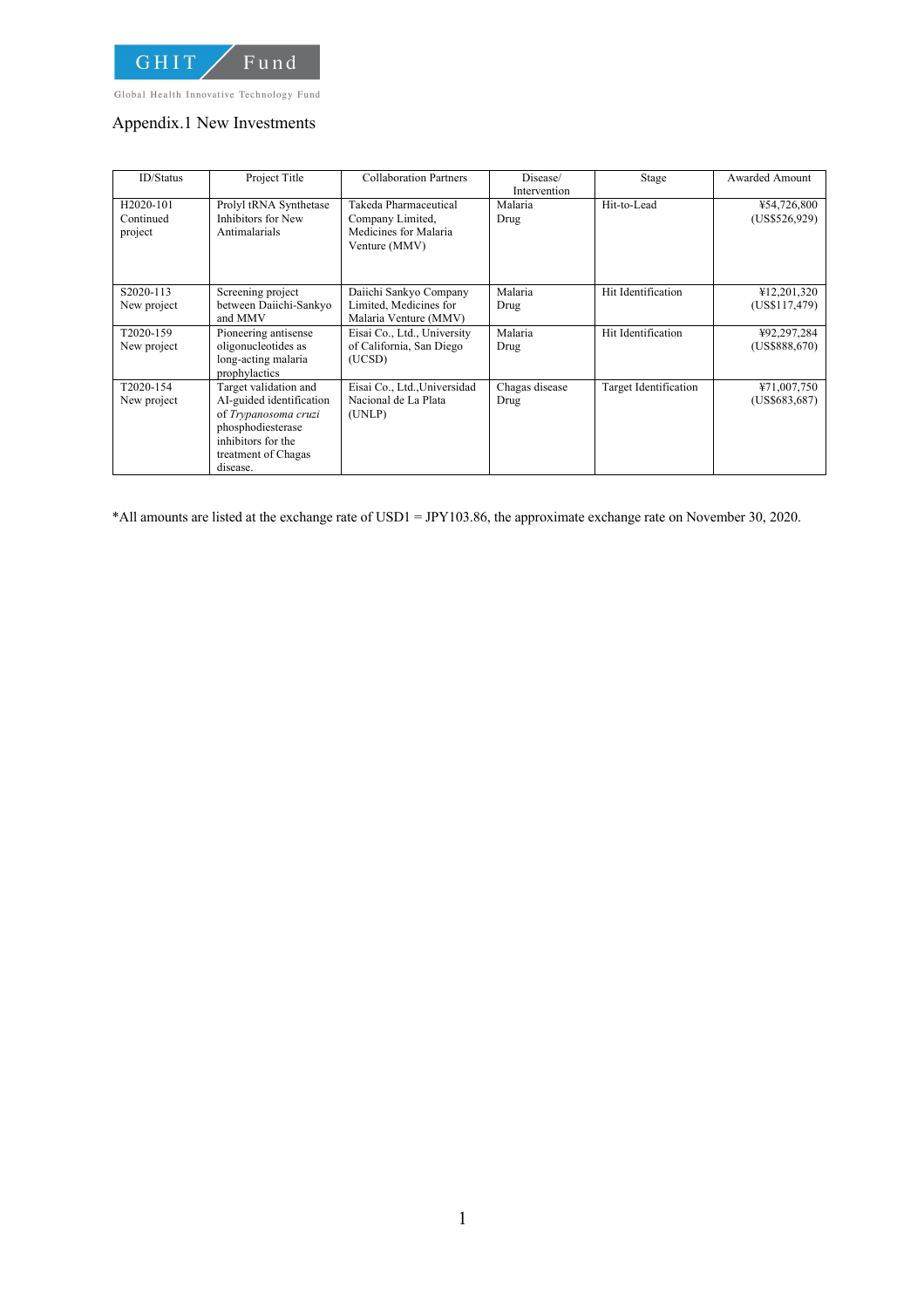

# Appendix.2 Project Details

# H2020-101

| <b>Project Title</b>                    | Prolyl tRNA Synthetase Inhibitors for New Antimalarials                                                                                                                                                                                                                                                                                                                                                                                                                                                                                                                                                                                                                                                                                                                                                                                                                                                                                                                                                                                                                                                                                                                                                                                                                                                                                                                                                                                                                                                                                                                                                                                                                                                                                                                                                                                                                                                                                                                                                                                                                                                                                                                                                                                                                                                                             |  |  |
|-----------------------------------------|-------------------------------------------------------------------------------------------------------------------------------------------------------------------------------------------------------------------------------------------------------------------------------------------------------------------------------------------------------------------------------------------------------------------------------------------------------------------------------------------------------------------------------------------------------------------------------------------------------------------------------------------------------------------------------------------------------------------------------------------------------------------------------------------------------------------------------------------------------------------------------------------------------------------------------------------------------------------------------------------------------------------------------------------------------------------------------------------------------------------------------------------------------------------------------------------------------------------------------------------------------------------------------------------------------------------------------------------------------------------------------------------------------------------------------------------------------------------------------------------------------------------------------------------------------------------------------------------------------------------------------------------------------------------------------------------------------------------------------------------------------------------------------------------------------------------------------------------------------------------------------------------------------------------------------------------------------------------------------------------------------------------------------------------------------------------------------------------------------------------------------------------------------------------------------------------------------------------------------------------------------------------------------------------------------------------------------------|--|--|
| <b>Collaboration</b><br><b>Partners</b> | Takeda Pharmaceutical Company Limited, Medicines for Malaria Venture (MMV)                                                                                                                                                                                                                                                                                                                                                                                                                                                                                                                                                                                                                                                                                                                                                                                                                                                                                                                                                                                                                                                                                                                                                                                                                                                                                                                                                                                                                                                                                                                                                                                                                                                                                                                                                                                                                                                                                                                                                                                                                                                                                                                                                                                                                                                          |  |  |
| <b>Disease</b>                          | Malaria                                                                                                                                                                                                                                                                                                                                                                                                                                                                                                                                                                                                                                                                                                                                                                                                                                                                                                                                                                                                                                                                                                                                                                                                                                                                                                                                                                                                                                                                                                                                                                                                                                                                                                                                                                                                                                                                                                                                                                                                                                                                                                                                                                                                                                                                                                                             |  |  |
| <b>Intervention</b>                     | Drug                                                                                                                                                                                                                                                                                                                                                                                                                                                                                                                                                                                                                                                                                                                                                                                                                                                                                                                                                                                                                                                                                                                                                                                                                                                                                                                                                                                                                                                                                                                                                                                                                                                                                                                                                                                                                                                                                                                                                                                                                                                                                                                                                                                                                                                                                                                                |  |  |
| <b>Stage</b>                            | Hit-to-Lead                                                                                                                                                                                                                                                                                                                                                                                                                                                                                                                                                                                                                                                                                                                                                                                                                                                                                                                                                                                                                                                                                                                                                                                                                                                                                                                                                                                                                                                                                                                                                                                                                                                                                                                                                                                                                                                                                                                                                                                                                                                                                                                                                                                                                                                                                                                         |  |  |
| <b>Awarded</b><br><b>Amount</b>         | ¥54,726,800 (US\$526,929)                                                                                                                                                                                                                                                                                                                                                                                                                                                                                                                                                                                                                                                                                                                                                                                                                                                                                                                                                                                                                                                                                                                                                                                                                                                                                                                                                                                                                                                                                                                                                                                                                                                                                                                                                                                                                                                                                                                                                                                                                                                                                                                                                                                                                                                                                                           |  |  |
| <b>Status</b>                           | Continued project                                                                                                                                                                                                                                                                                                                                                                                                                                                                                                                                                                                                                                                                                                                                                                                                                                                                                                                                                                                                                                                                                                                                                                                                                                                                                                                                                                                                                                                                                                                                                                                                                                                                                                                                                                                                                                                                                                                                                                                                                                                                                                                                                                                                                                                                                                                   |  |  |
| <b>Summary</b>                          | Malaria, a mosquito-borne disease caused by Plasmodium parasites, still infects over 228 million<br>people per year. There were an estimated 405,000 malaria deaths worldwide in 2018 (1). Novel<br>classes of antimalarial medicines targeting different parasite stages are urgently needed to provide<br>both effective alternatives when resistance to current therapies will inevitably progress and the tools<br>needed to meet the malaria eradication agenda (2). The project team is now working on prolyl<br>tRNA Synthetase (PRS) Inhibitors with the aim of identifying a potential new antimalarial drug. This<br>PRS chemical series was directly repurposed from the Takeda Pharmaceutical Company Limited<br>(Takeda) portfolio. At the beginning of the collaboration between Takeda and Medicines for Malaria<br>Venture (MMV), screenings were performed at MMV testing centers in the USA (Prof. Elizabeth<br>Winzeler - University of California, San Diego) and in Australia (Prof. Vicky Avery - Griffith<br>Institute for Drug Discovery, Griffith University) against the liver (3), blood asexual (4) and sexual<br>(5) stages of the malaria parasite. Data gathered showed that the Takeda PRS chemical series has<br>activity against both the asexual blood and liver stages of the Plasmodium lifecycle.<br>The main objective of the project is to transform PRS Inhibitors into Lead series with proven in vivo<br>efficacy in relevant animal disease models so as to identify at least one compound as an early lead<br>molecule that meets the GHIT/MMV criteria for progression to Lead Optimization stage for<br>prophylaxis.<br>This project will follow the current hit-to lead activity that will end in October 2020. In this new<br>phase the project team will perform medicinal chemistry activity to optimise the PRS chemical series<br>in terms of DMPK and physicochemical properties to meet GHIT/MMV early lead criteria. The most<br>promising compounds will be evaluated in rodent PK experiments and in a relevant model of malaria<br>to demonstrate in vivo efficacy/protection. After further optimization of their properties, the goal is<br>to select a couple of lead molecules which will be the basis of a new proposal to GHIT for a Lead<br>Optimization program. |  |  |
| <b>Project Detail</b>                   | https://www.ghitfund.org/investment/portfoliodetail/detail/175/en                                                                                                                                                                                                                                                                                                                                                                                                                                                                                                                                                                                                                                                                                                                                                                                                                                                                                                                                                                                                                                                                                                                                                                                                                                                                                                                                                                                                                                                                                                                                                                                                                                                                                                                                                                                                                                                                                                                                                                                                                                                                                                                                                                                                                                                                   |  |  |

## S2020-113

| <b>Project Title</b>                    | Screening project between Daiichi-Sankyo and MMV                    |  |
|-----------------------------------------|---------------------------------------------------------------------|--|
| <b>Collaboration</b><br><b>Partners</b> | Daiichi Sankyo Company Limited, Medicines for Malaria Venture (MMV) |  |
| <b>Disease</b>                          | Malaria                                                             |  |
| <b>Intervention</b>                     | Drug                                                                |  |
| <b>Stage</b>                            | Hit Identification                                                  |  |
| Awarded<br><b>Amount</b>                | ¥12,201,320 (US\$117,479)                                           |  |
| <b>Status</b>                           | New project                                                         |  |
| <b>Summary</b>                          | This is a screening project between Daiichi-Sankyo and MMV.         |  |
| <b>Project Detail</b>                   | https://www.ghitfund.org/investment/portfoliodetail/detail/178/en   |  |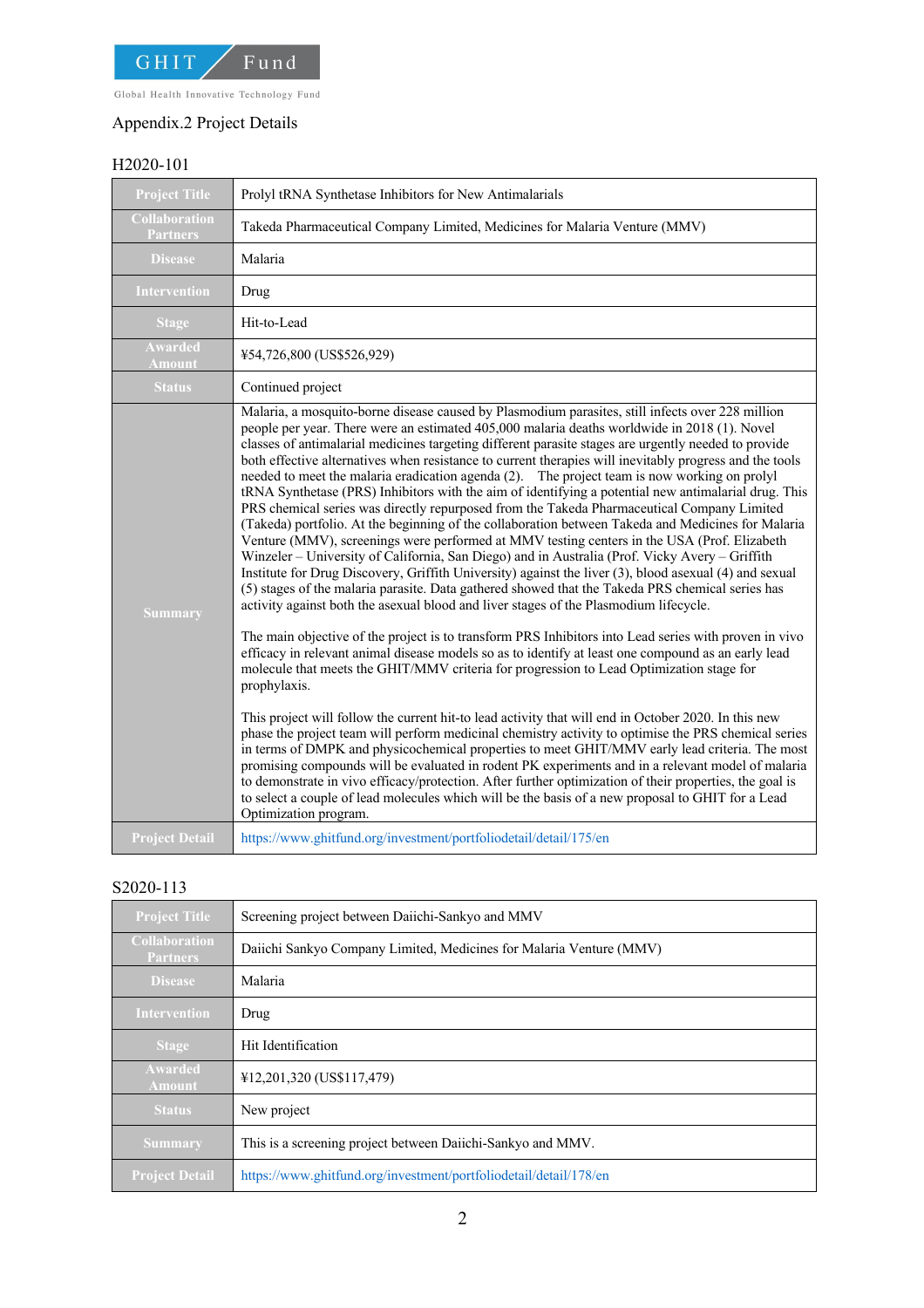

Global Health Innovative Technology Fund

#### T2020-159

| <b>Project Title</b>                    | Pioneering antisense oligonucleotides as long-acting malaria prophylactics                                                                                                                                                                                                                                                                                                                                                                                                                                                                                                                                                                                                                                                                                                                                                                                                                                                                                                                                                                                                                                                                                                                                                                                                                                                                                     |  |  |
|-----------------------------------------|----------------------------------------------------------------------------------------------------------------------------------------------------------------------------------------------------------------------------------------------------------------------------------------------------------------------------------------------------------------------------------------------------------------------------------------------------------------------------------------------------------------------------------------------------------------------------------------------------------------------------------------------------------------------------------------------------------------------------------------------------------------------------------------------------------------------------------------------------------------------------------------------------------------------------------------------------------------------------------------------------------------------------------------------------------------------------------------------------------------------------------------------------------------------------------------------------------------------------------------------------------------------------------------------------------------------------------------------------------------|--|--|
| <b>Collaboration</b><br><b>Partners</b> | Eisai Co., Ltd., University of California, San Diego (UCSD)                                                                                                                                                                                                                                                                                                                                                                                                                                                                                                                                                                                                                                                                                                                                                                                                                                                                                                                                                                                                                                                                                                                                                                                                                                                                                                    |  |  |
| <b>Disease</b>                          | Malaria                                                                                                                                                                                                                                                                                                                                                                                                                                                                                                                                                                                                                                                                                                                                                                                                                                                                                                                                                                                                                                                                                                                                                                                                                                                                                                                                                        |  |  |
| <b>Intervention</b>                     | Drug                                                                                                                                                                                                                                                                                                                                                                                                                                                                                                                                                                                                                                                                                                                                                                                                                                                                                                                                                                                                                                                                                                                                                                                                                                                                                                                                                           |  |  |
| <b>Stage</b>                            | Hit Identification                                                                                                                                                                                                                                                                                                                                                                                                                                                                                                                                                                                                                                                                                                                                                                                                                                                                                                                                                                                                                                                                                                                                                                                                                                                                                                                                             |  |  |
| <b>Awarded</b><br><b>Amount</b>         | ¥92,297,284 (US\$888,670)                                                                                                                                                                                                                                                                                                                                                                                                                                                                                                                                                                                                                                                                                                                                                                                                                                                                                                                                                                                                                                                                                                                                                                                                                                                                                                                                      |  |  |
| <b>Status</b>                           | New project                                                                                                                                                                                                                                                                                                                                                                                                                                                                                                                                                                                                                                                                                                                                                                                                                                                                                                                                                                                                                                                                                                                                                                                                                                                                                                                                                    |  |  |
| <b>Summary</b>                          | Malaria continues to inflict a devastating burden on low-income countries, and development of<br>effective new liver-stage prophylactic agents is a priority for the antimalarial field. Antisense<br>oligonucleotides (ASOs) are well-matched to this unmet need, offering the possibility of long-<br>duration activity and benefiting from effective delivery to hepatocytes using well-established<br>conjugation technology. Furthermore, ASOs are a platform technology that enable highly selective<br>targeting of essential Plasmodium genes, with the potential to access previously undruggable targets<br>and accelerate development of additional drugs following initial validation. Eisai has developed<br>proprietary nucleic acid technologies that enhance these advantageous properties.<br>This project will undertake a rigorous investigation as a novel antimalarial strategy, with the goal of<br>demonstrating in vivo proof-of-concept for ASOs as long-acting malaria prophylactics.<br>Well-validated malaria target genes will be examined for tractability, and ASOs against the selected<br>target will be optimized using high-throughput cell culture assays at UCSD and Eisai's nucleic acid<br>technologies. High-potency optimized ASOs will be tested in a causal prophylaxis animal model to<br>assess in vivo efficacy. |  |  |
| <b>Project Detail</b>                   | https://www.ghitfund.org/investment/portfoliodetail/detail/172/en                                                                                                                                                                                                                                                                                                                                                                                                                                                                                                                                                                                                                                                                                                                                                                                                                                                                                                                                                                                                                                                                                                                                                                                                                                                                                              |  |  |

### T2020-154

| <b>Project Title</b>                    | Target validation and AI-guided identification of Trypanosoma cruzi phosphodiesterase inhibitors<br>for the treatment of Chagas disease.                                                                                                                                                                                                                                                                                                                                                                                                                                                           |  |  |
|-----------------------------------------|----------------------------------------------------------------------------------------------------------------------------------------------------------------------------------------------------------------------------------------------------------------------------------------------------------------------------------------------------------------------------------------------------------------------------------------------------------------------------------------------------------------------------------------------------------------------------------------------------|--|--|
| <b>Collaboration</b><br><b>Partners</b> | Eisai Co., Ltd., Universidad Nacional de La Plata (UNLP)                                                                                                                                                                                                                                                                                                                                                                                                                                                                                                                                           |  |  |
| <b>Disease</b>                          | Chagas Disease                                                                                                                                                                                                                                                                                                                                                                                                                                                                                                                                                                                     |  |  |
| <b>Intervention</b>                     | Drug                                                                                                                                                                                                                                                                                                                                                                                                                                                                                                                                                                                               |  |  |
| <b>Stage</b>                            | Target Identification                                                                                                                                                                                                                                                                                                                                                                                                                                                                                                                                                                              |  |  |
| <b>Awarded</b><br><b>Amount</b>         | ¥71,007,750 (US\$683,687)                                                                                                                                                                                                                                                                                                                                                                                                                                                                                                                                                                          |  |  |
| <b>Status</b>                           | New project                                                                                                                                                                                                                                                                                                                                                                                                                                                                                                                                                                                        |  |  |
| <b>Summary</b>                          | There is an urgent need for new treatments for Chagas disease. Existing medications lack<br>effectiveness against chronic infection, require long regimens, and have several adverse effects.<br>Given their integral roles in trypanosome signaling and low homology with human counterparts,<br>phosphodiesterases (PDEs) have been posited as drug targets for Chagas disease. Given the paucity<br>of identified targets and critical need for new mechanism-of-action drugs, these enzymes merit<br>definitive evaluation followed by efficient identification and development of inhibitors. |  |  |
|                                         | This project aims to validate PDEs as drug targets for Chagas disease and identify selective inhibitors<br>using a computationally-enhanced screening cascade.                                                                                                                                                                                                                                                                                                                                                                                                                                     |  |  |
|                                         | An accelerated drug development path will be sought by focusing on repurposing opportunities that<br>can be rapidly progressed to clinical trials, complemented by screening for new chemical matter from<br>Eisai's compound library. Candidate inhibitors identified in machine-learning based virtual screens<br>will be profiled experimentally and promising compounds advanced to animal studies.                                                                                                                                                                                            |  |  |
| <b>Project Detail</b>                   | https://www.ghitfund.org/investment/portfoliodetail/detail/171/en                                                                                                                                                                                                                                                                                                                                                                                                                                                                                                                                  |  |  |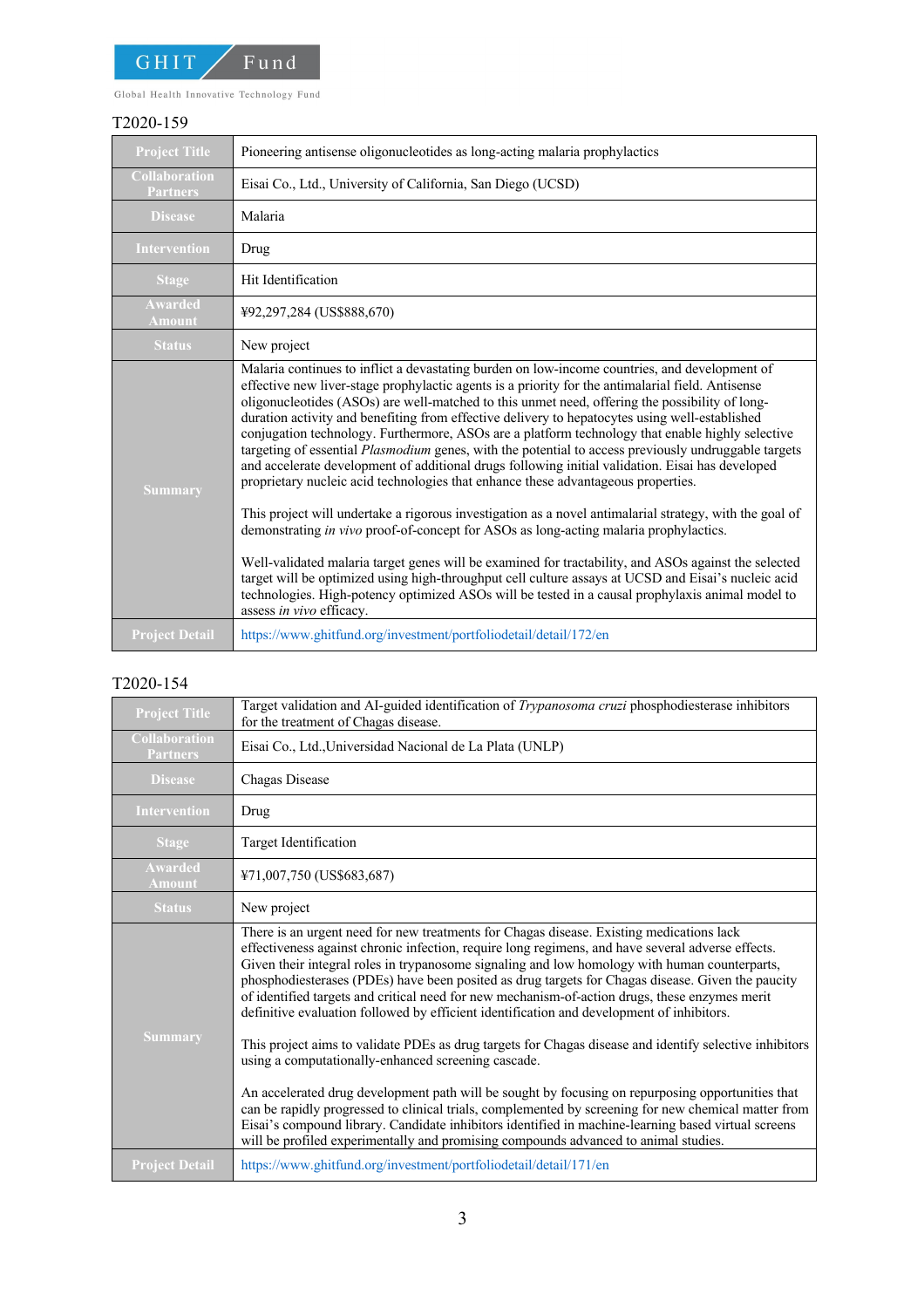

Global Health Innovative Technology Fund

\*All amounts are listed at the exchange rate of USD1 = JPY103.86, the approximate exchange rate on November 30, 2020.